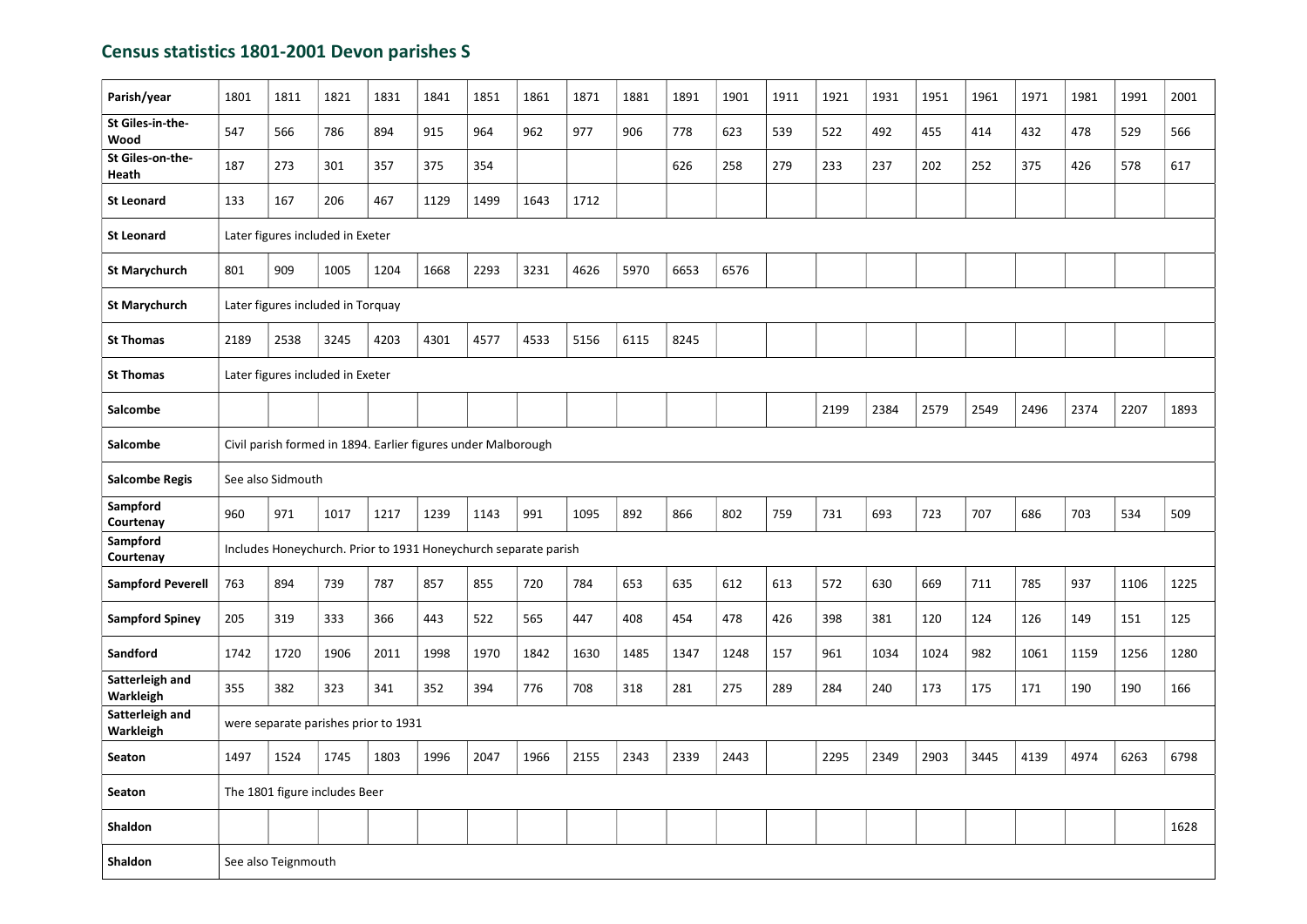| <b>Shaugh Prior</b>              | 480                                 | 485  | 551  | 570  | 698  | 554  | 570  | 615  | 697  | 714  | 783  | 1711 | 853  | 864  | 900   | 959   | 799   | 865   | 780   | 751   |
|----------------------------------|-------------------------------------|------|------|------|------|------|------|------|------|------|------|------|------|------|-------|-------|-------|-------|-------|-------|
| Shebbear                         | 744                                 | 738  | 1006 | 1179 | 1160 | 1151 | 332  | 316  | 918  | 845  | 840  | 802  | 786  | 656  | 599   | 589   | 949   | 664   | 1064  | 858   |
| Sheepstor                        | 99                                  | 84   | 129  | 154  | 127  | 126  | 98   | 108  | 90   | 100  | 95   | 83   | 91   | 77   | 76    | 53    | 52    | 55    | 48    | 53    |
| Sheepwash                        | 348                                 | 378  | 436  | 446  | 497  | 525  | 527  | 462  | 415  | 370  | 326  | 284  | 261  | 273  | 238   | 240   | 233   | 209   | 215   | 254   |
| Sheldon                          | 128                                 | 140  | 186  | 158  | 190  | 177  | 180  | 174  | 140  | 128  | 120  | 117  | 124  | 109  | 83    | 109   | 124   | 160   | 188   | 167   |
| <b>Sherford</b>                  | 380                                 | 366  | 429  | 511  | 450  | 523  | 404  | 409  | 401  | 364  | 342  | 322  | 305  | 268  | 253   | 258   | 244   | 217   |       |       |
| <b>Shillingford St</b><br>George | 71                                  | 60   | 70   | 89   | 72   | 69   | 64   | 67   | 71   | 76   | 63   | 46   | 51   | 72   | 108   | 212   | 257   | 238   | 430   | 382   |
| Parish/year                      | 1801                                | 1811 | 1821 | 1831 | 1841 | 1851 | 1861 | 1871 | 1881 | 1891 | 1901 | 1911 | 1921 | 1931 | 1951  | 1961  | 1971  | 1981  | 1991  | 2001  |
| Shirwell                         | 513                                 | 533  | 645  | 688  | 686  | 725  | 609  | 525  | 408  | 370  | 338  | 351  | 304  | 294  | 352   | 359   | 346   | 343   | 392   | 333   |
| Shobrooke                        | 686                                 | 724  | 737  | 644  | 787  | 812  | 630  | 626  | 689  | 632  | 557  | 587  | 527  | 498  | 408   | 375   | 404   | 438   | 489   | 540   |
| Shute                            | 558                                 | 584  | 593  | 617  | 683  | 597  | 620  | 747  | 579  | 444  | 461  | 440  | 440  | 428  | 526   | 590   | 594   | 588   | 188   | 589   |
| Sidbury                          | See also Sidmouth                   |      |      |      |      |      |      |      |      |      |      |      |      |      |       |       |       |       |       |       |
| Sidmouth                         | 1252                                | 1688 | 2747 | 3126 | 3309 | 3441 | 3353 | 3360 | 3475 | 3758 | 5744 | 5612 | 5668 | 8496 | 10408 | 10890 | 12076 | 12446 | 13196 | 13135 |
| Sidmouth                         | Includes Salcombe Regis and Sidbury |      |      |      |      |      |      |      |      |      |      |      |      |      |       |       |       |       |       |       |
| Silverton                        | 1236                                | 1231 | 1308 | 1389 | 1384 | 1376 | 1260 | 1288 | 1266 | 1225 | 1188 | 1141 | 1128 | 1129 | 1274  | 1243  | 1477  | 1675  | 1753  | 1905  |
| Slapton                          | 558                                 | 572  | 689  | 665  | 726  | 706  | 681  | 640  | 618  | 603  | 527  | 539  | 500  | 443  | 427   | 460   | 502   | 581   | 456   | 473   |
| Sourton                          | 450                                 | 484  | 564  | 625  | 732  | 615  | 543  | 532  | 514  | 448  | 403  | 354  | 384  | 400  | 399   | 408   | 348   | 381   | 435   | 406   |
| <b>South Brent</b>               | 1032                                | 1230 | 1401 | 1248 | 1237 | 1203 | 1205 | 1449 | 1298 | 1580 | 1360 | 1624 | 1601 | 1550 | 1851  | 1803  | 1876  | 2177  | 2831  | 2847  |
| <b>South Huish</b>               | 286                                 | 313  | 383  | 357  | 368  | 382  | 346  | 354  | 2434 | 2160 | 227  | 318  | 419  | 405  | 422   | 472   | 536   | 537   | 596   | 560   |
| Southleigh                       | 237                                 | 246  | 327  | 320  | 357  | 321  | 331  | 319  | 274  | 257  | 157  | 196  | 171  | 159  | 147   | 167   | 156   | 203   | 212   | 193   |
| <b>South Milton</b>              | 302                                 | 325  | 356  | 415  | 475  | 414  | 363  | 360  | 349  | 335  | 287  | 332  | 436  | 378  | 403   | 324   | 388   | 403   | 400   | 408   |
| <b>South Molton</b>              | 2753                                | 2739 | 3314 | 3826 | 4274 | 4482 | 3830 | 3978 | 3340 | 3126 | 2892 | 2742 | 2818 | 2832 | 3125  | 2993  | 2975  | 3599  | 4100  | 4093  |
| <b>South Pool</b>                | 412                                 | 433  | 493  | 567  | 555  | 486  | 413  | 422  | 395  | 346  | 296  | 257  | 256  | 247  | 274   | 237   | 258   | 232   | 400   | 152   |
| <b>South Tawton</b>              | 1538                                | 1516 | 1878 | 1937 | 1871 | 1758 |      |      | 1254 | 1264 | 1079 | 1173 | 1154 | 1182 | 1272  | 1260  | 1333  | 1278  | 1177  | 1231  |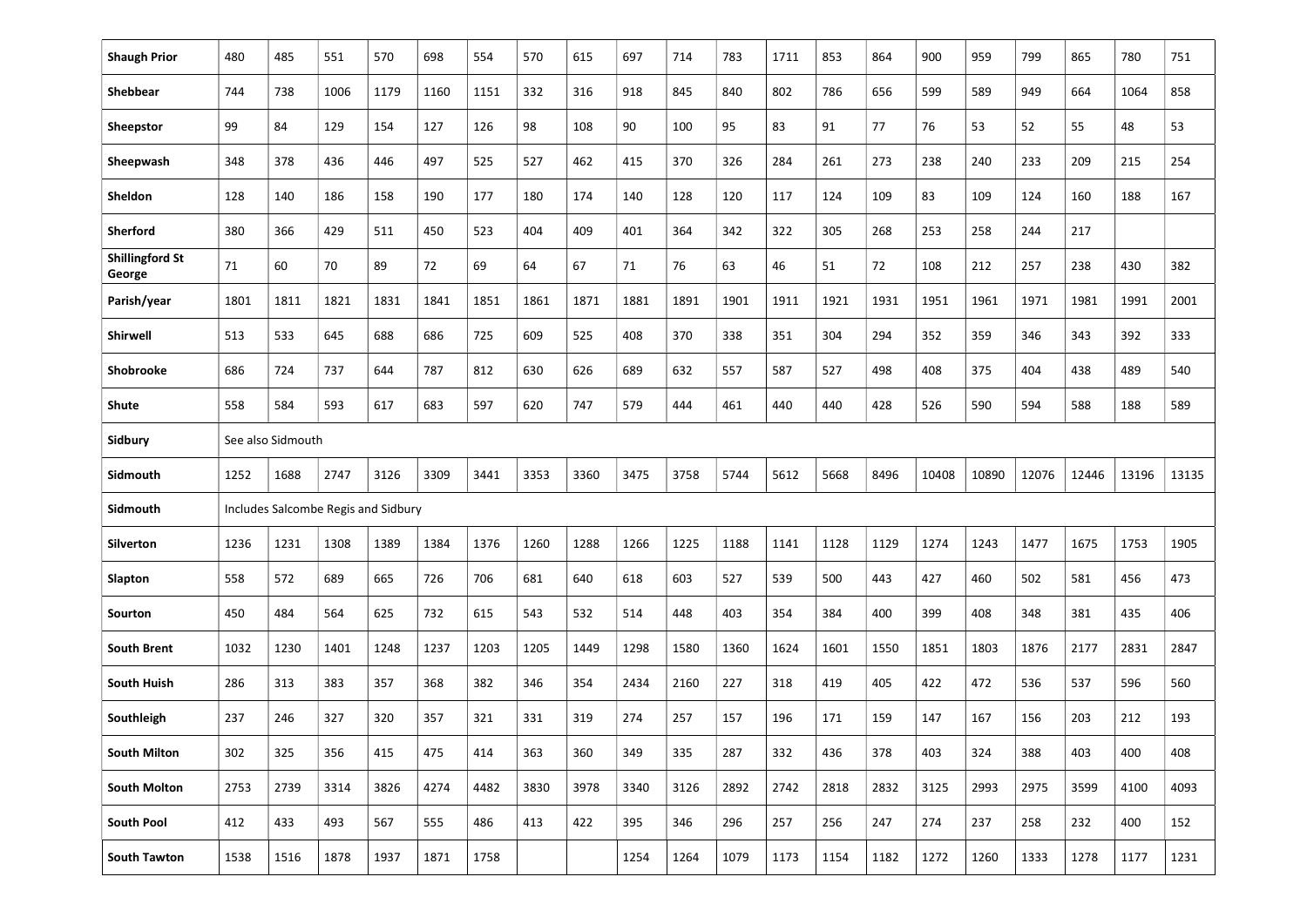| <b>South Tawton</b>           | Includes South Zeal          |                       |      |                                                                    |      |      |      |      |      |      |      |      |      |      |      |      |      |      |      |      |
|-------------------------------|------------------------------|-----------------------|------|--------------------------------------------------------------------|------|------|------|------|------|------|------|------|------|------|------|------|------|------|------|------|
| <b>South Zeal</b>             |                              | See also South Tawton |      |                                                                    |      |      |      |      |      |      |      |      |      |      |      |      |      |      |      |      |
| Sowton                        | 318                          | 261                   | 339  | 391                                                                | 382  | 361  | 382  | 398  | 465  | 450  | 374  | 446  | 432  | 431  | 464  | 425  | 566  | 663  | 664  | 639  |
| <b>Sparkwell</b>              |                              |                       |      |                                                                    |      |      |      |      |      |      |      |      |      |      |      |      | 1007 | 960  | 1043 | 1246 |
| Sparkwell                     |                              |                       |      | Newly constituted area-due to large changes in Plymouth boundaries |      |      |      |      |      |      |      |      |      |      |      |      |      |      |      |      |
| Spreyton                      | 333                          | 400                   | 398  | 423                                                                | 404  | 384  | 358  | 418  | 383  | 388  | 360  | 353  | 388  | 287  | 300  | 267  | 280  | 291  | 289  | 295  |
| <b>Starcross</b>              |                              |                       |      |                                                                    |      |      |      |      |      |      |      |      |      |      |      |      |      |      |      | 1780 |
| <b>Starcross</b>              | See also Kenton              |                       |      |                                                                    |      |      |      |      |      |      |      |      |      |      |      |      |      |      |      |      |
| <b>Staverton</b>              | 1053                         | 1001                  | 1042 | 1055                                                               | 1069 | 1152 | 949  | 876  | 734  | 676  | 663  | 668  | 626  | 629  | 649  | 612  | 551  | 641  | 689  | 717  |
| <b>Sticklepath</b>            |                              |                       |      |                                                                    |      |      |      |      |      |      |      |      |      |      |      |      |      |      |      | 405  |
| <b>Stockland</b>              | 988                          | 1045                  | 1147 | 1206                                                               | 1328 | 1164 | 1123 | 1080 | 876  | 821  | 772  | 702  | 731  | 684  | 703  | 625  | 610  | 705  | 634  | 655  |
| <b>Stockland</b>              | Transferred from Dorset 1842 |                       |      |                                                                    |      |      |      |      |      |      |      |      |      |      |      |      |      |      |      |      |
| <b>Stockleigh English</b>     | 116                          | 128                   | 127  | 144                                                                | 161  | 126  | 114  | 83   | 65   | 65   | 50   | 57   | 55   | 53   | 49   | 44   | 44   | 49   | 57   | 63   |
| Stockleigh<br>Pomeroy         | 196                          | 212                   | 226  | 238                                                                | 258  | 221  | 188  | 173  | 174  | 169  | 164  | 160  | 140  | 118  | 130  | 105  | 108  | 110  | 108  | 121  |
| <b>Stoke Canon</b>            | 254                          | 285                   | 337  | 446                                                                | 490  | 480  | 452  | 445  | 426  | 363  | 383  | 380  | 360  | 366  | 326  | 336  | 721  | 690  | 662  | 660  |
| <b>Stoke Dameral</b>          |                              | See also Plymouth     |      |                                                                    |      |      |      |      |      |      |      |      |      |      |      |      |      |      |      |      |
| <b>Stoke Fleming</b>          | 578                          | 620                   | 686  | 725                                                                | 736  | 707  | 661  | 735  | 681  | 664  | 708  | 592  | 602  | 630  | 673  | 683  | 959  | 989  | 1012 | 1012 |
| <b>Stoke Gabriel</b>          | 531                          | 572                   | 638  | 718                                                                | 691  | 718  | 622  | 684  | 624  | 618  | 565  | 591  | 570  | 699  | 867  | 967  | 1223 | 1202 | 1273 | 1205 |
| Stoke-in-<br><b>Teignhead</b> | 574                          | 669                   | 610  | 621                                                                | 591  | 633  | 628  | 621  | 517  | 511  | 614  | 461  | 469  | 574  | 554  | 511  | 532  | 623  | 636  | 707  |
| Stokenham                     | 1301                         | 1273                  | 1487 | 1609                                                               | 1619 | 1603 | 1566 | 1628 | 1793 | 1545 | 1403 | 1374 | 1366 | 1217 | 1307 | 1314 | 1543 | 1741 | 1955 | 1949 |
| <b>Stoke Rivers</b>           | 225                          | 237                   | 291  | 270                                                                | 299  | 276  | 242  | 208  | 197  | 199  | 174  | 193  | 160  | 154  | 143  | 128  | 114  | 169  | 155  | 156  |
| Stoodleigh                    | 355                          | 434                   | 466  | 524                                                                | 513  | 499  | 499  | 521  | 440  | 398  | 381  | 389  | 320  | 300  | 265  | 278  | 297  | 274  | 323  | 298  |
| Stowford                      | 235                          | 339                   | 394  | 463                                                                | 647  | 576  | 471  | 466  | 392  | 326  | 323  | 299  | 314  | 289  | 277  | 266  | 247  | 246  | 274  | 282  |